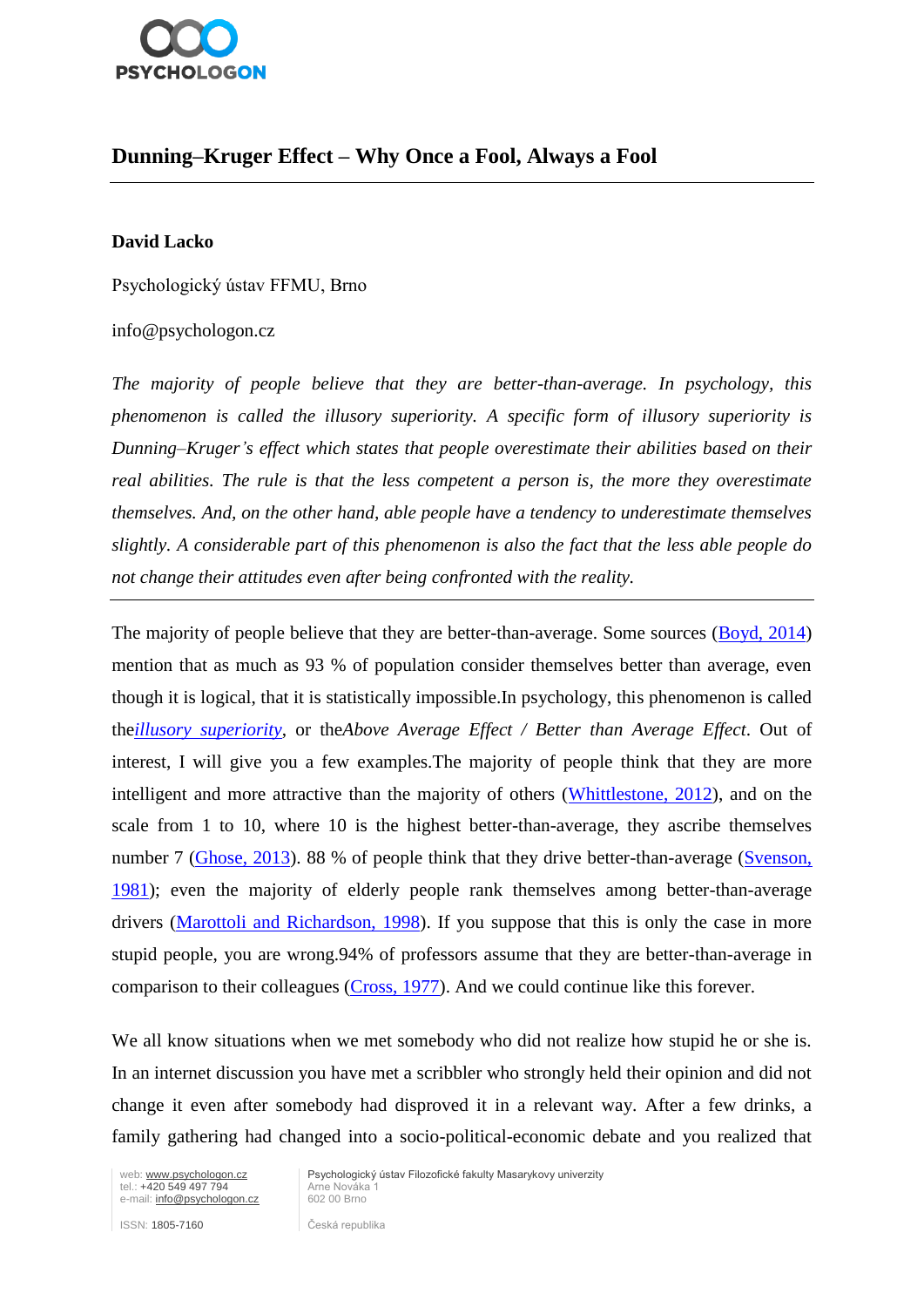

your uncle is not a worker, but a political science professor, and that your grandmother knows more about economics than an acknowledged expert. Or rather, both of them were convinced about that. From time to time, you hear a debate in a pub at a table next to you, and you immediately understand what the real case is with the democracy. And it must have happened to you that a friend wrote to you about incredible proof of extra-terrestrial civilisations, or about an Illuminati conspiracy he or she had uncovered. Or your female friend advised you to get rid of your microwave oven because she had read about its harmful effects on the internet, and recommended reliable homeopathic medicine for an attractive price of 500 CZK.

All these people have one thing in common.The ignorance which they ignore. And if you have been recalling people and situations which fit my words up to now, and have not even once thought about the possibility that you might sometimes behave in a similar way, it is likely that you have also been a victim of this illusion. You likely consider yourself to be above average as well (and in a number of areas). Not that everybody who has seen themselves as above average has fallen for the illusory superiority, even though it is wiser to be careful because the phenomenon that I am going to describe below sees no difference and can attack all of us.

*"Ignorance is strength"* is one of the central mottos of Ingsoc in [Orwell's](http://cs.wikipedia.org/wiki/George_Orwell) dystopian novel [1984.](http://cs.wikipedia.org/wiki/1984_(rom%C3%A1n)) And frankly, this motto is not far from truth. Philosophy had directly addressed this issue long before Winston set out to find the truth. There is a thematic saying that we ascribe to [Socrates:](http://cs.wikipedia.org/wiki/S%C3%B3krat%C3%A9s) "*I know that I know nothing*." The largest legacy of it is the scepticism towards the illusion of knowing. Even before Socrates, [Confucius](http://cs.wikipedia.org/wiki/Konfucius) wrote that "*real knowledge is to know the extent of one's ignorance*." Bertrand Russell added another warning to this thought: "*The trouble with the world is that the stupid are cocksure and the intelligent full of doubt.*" And [Charles Darwin](http://cs.wikipedia.org/wiki/Charles_Darwin) really threw the helve after the hatchet: "*Ignorance more frequently begets confidence than does knowledge*." You will learn below to what extent these words are true.

Not only these but also other philosophers have seen a huge threat for knowledge and science in ignorance, illusory superiority, stupidity and dogmatic certitude. Therefore, it is no wonder that sooner or later psychologists also got to this issue. First, they described and

web: www.psychologon.cz<br>
tel.: +420 549 497 794 Arne Nováka 1<br>
e-mail: info@psychologon.cz 602 00 Brno e-mail: info@psychologon.cz

Psychologický ústav Filozofické fakulty Masarykovy univerzity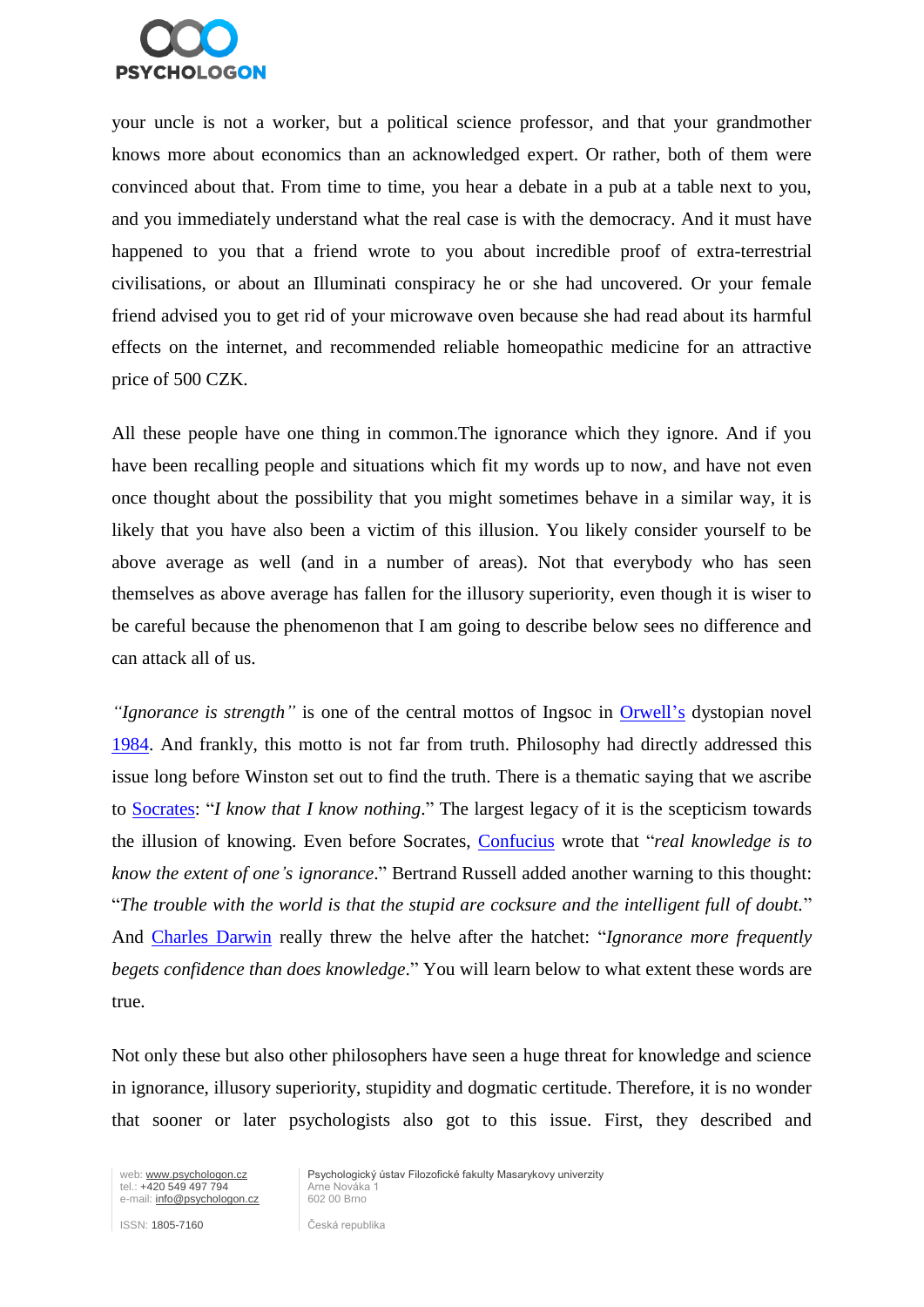

systematically verified the issue of illusory superiority. A bit later they also explored one of its specific parts which we call *Dunning–Kruger effect* these days.

## Dunning–Kruger Effect

An inspiration for the first research was the case of a bank robber McArthur Wheeler from 1995 [\(Kruger and Dunning, 1999\)](http://citeseerx.ist.psu.edu/viewdoc/download?doi=10.1.1.64.2655&rep=rep1&type=pdf) who robbed two banks in Pittsburgh unarmed and without a mask. When the police arrested him, Wheeler was in shock and claimed that he "*spilled juice on himself*". Wheeler believed that if he smeared lemon juice all over himself, he would be invisible to cameras. What is more, he did not change his opinion even after having seen the footage of the robbery which he labelled as fake [\(Morris, 2010\)](http://opinionator.blogs.nytimes.com/2010/06/20/the-anosognosics-dilemma-1/).

When the psychology professor [David Dunning](http://cornellpsych.org/sasi/people.php?person_id=1) from Cornell University read about the case in a newspaper, he decided to solve the mystery. Together with [Justine Kruger,](http://cornellpsych.org/sasi/people.php?person_id=15) who was doing his post-gradual research at the same university at the time, he carried out research whose results were published in an article with a fitting title that is well-known and frequently quoted nowadays –*Unskilled and Unaware of It*. In the beginning, the phenomenon was described as the *Unskilled-and-Unaware Problem*. Dunning himself gave it an almost poetic name ["anosognosia](http://slovnik-cizich-slov.abz.cz/web.php/slovo/anozognozie) of everyday life" [\(Morris, 2010\)](http://opinionator.blogs.nytimes.com/2010/06/20/the-anosognosics-dilemma-1/), and even though it is a relatively new phenomenon described only in 1999, it is generally known nowadays under the name of both the researchers –*the Dunning–Kruger effect*. Authors have been awarded a[nIg Nobel prize](http://www.improbable.com/ig/ig-pastwinners.html#ig2000) – a parody award for unusual or trivial results of scientific research.

Dunning and Kruger [\(1999\)](http://citeseerx.ist.psu.edu/viewdoc/download?doi=10.1.1.64.2655&rep=rep1&type=pdf) examined the level of sense of humour, English grammar and logical thinking in Cornell University students. (There is no need to describe the respective studies in detail in this article. However, researching the sense of humour is so unconventional that I recommend watching [this video,](https://www.youtube.com/watch?v=kT-H09rcZCo) where the process of examining the sense of humour is described, among other things.) Subsequently, they studied students' metacognition; therefore, they asked them what they thought their results were. They asked them what they thought of their general knowledge and about their success rates in comparison to others. Results showed a certain similarity in all the studies (even the future ones). To understand the results better, look at the following graph:

#### [picture]

web: www.psychologon.cz<br>
tel.: +420 549 497 794 Arne Nováka 1<br>
e-mail: info@psychologon.cz<br>
602 00 Brno e-mail: info@psychologon.cz

Psychologický ústav Filozofické fakulty Masarykovy univerzity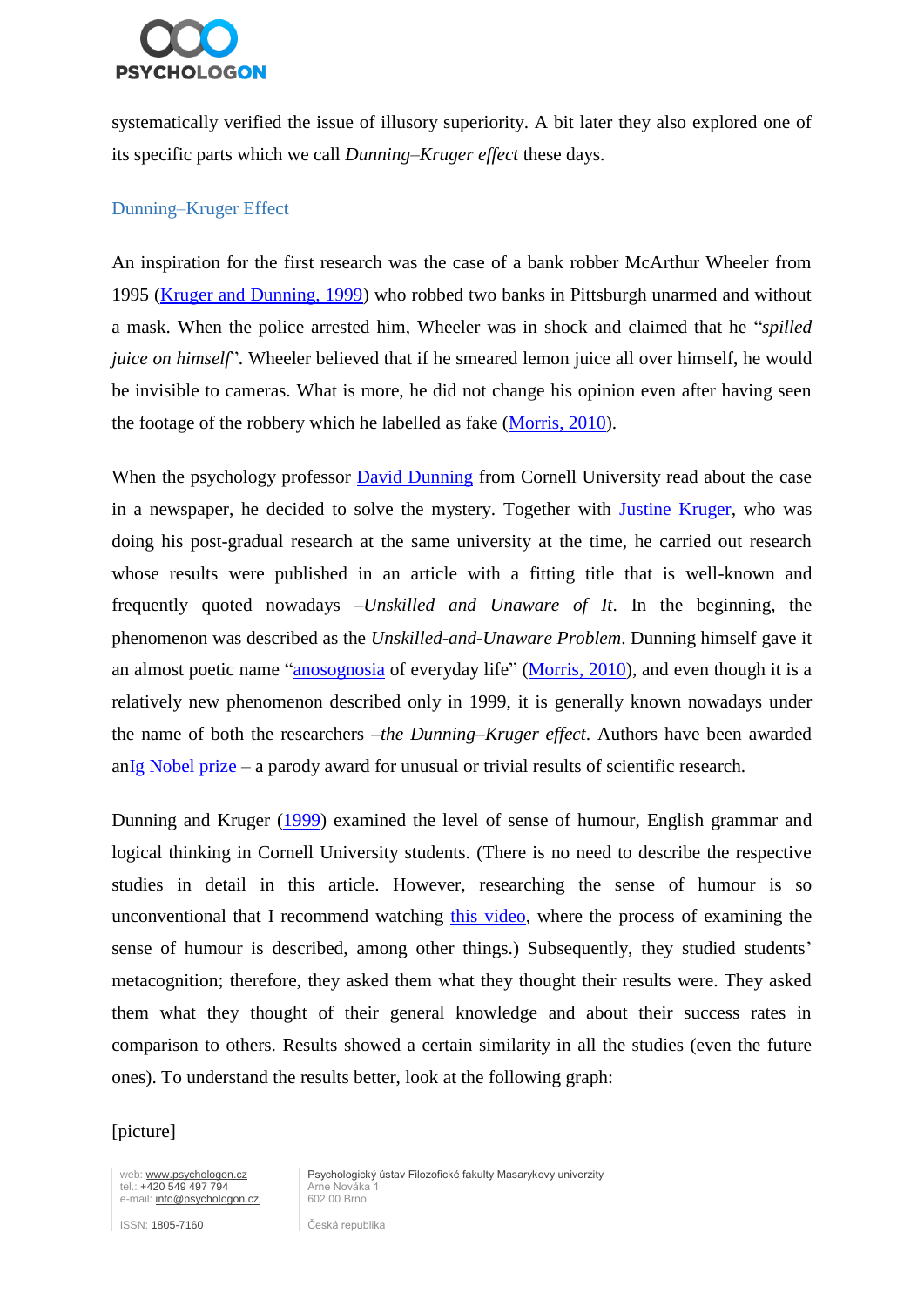

#### (The graph is from an article by [Kruger and Dunning, 1999\)](http://citeseerx.ist.psu.edu/viewdoc/download?doi=10.1.1.64.2655&rep=rep1&type=pdf)

The participants were divided into four quartiles based on their results. It is evident that those who had the worse results in the test overestimated themselves most. Even though their average success rate was only 12 %, they assessed themselves much higher – around 62 %. The best of them, on the other hand, underestimated themselves slightly. However, that is not all.When the participants were confronted with the reality (the highest and the lowest quartile had to mark the results of the others) and had the opportunity to correct their assessments, the most competent people increased their assessment and got closer to the reality, while the least competent people did not change their metacognition [\(Kruger and Dunning, 1999\)](http://citeseerx.ist.psu.edu/viewdoc/download?doi=10.1.1.64.2655&rep=rep1&type=pdf). Feedback seems to help the competent ones more than the incompetent ones (e.g. [Ferraro, 2010\)](http://link.springer.com/article/10.1007/s11293-010-9226-2). That has been verified in other studies [\(Sheldon et al., 2014\)](http://www.columbia.edu/~da358/publications/Emotionally_unskilled.pdf) where not only the incompetent ones were unable to receive negative feedback, but they also started to belittle the issue and question the test validity. David Dunning captured this issue in the best fashion [\(Morris,](http://opinionator.blogs.nytimes.com/2010/06/20/the-anosognosics-dilemma-1/?_r=0)  [2010\)](http://opinionator.blogs.nytimes.com/2010/06/20/the-anosognosics-dilemma-1/?_r=0): "*If you're incompetent, you can't know you're incompetent.*" That is the curse.When you are in the low quartile, you just do not know about it.

#### Why Is It So?

A requirement for the *Dunning–Kruger effect* is at least minimal knowledge of the issue [\(Ehringler et al., 2008;](http://www.sciencedirect.com/science/article/pii/S074959780700060X) [Kruger and Dunning, 1999\)](http://citeseerx.ist.psu.edu/viewdoc/download?doi=10.1.1.64.2655&rep=rep1&type=pdf). Only few people will overestimate themselves in, for example, the ability to fix nuclear weapons or juggling.On the other hand, everyday tasks, like writing, grammar, logic or driving, are together with global social topics are ideal for overestimating.The least competent people overestimate their abilities because of their ignorance.Because they are not familiar enough with a certain issue, they do not realize how big limits they have.The mistake of incompetent people is therefore in their perspective on their own knowledge and character [\(Kruger and Dunning, 1999\)](http://citeseerx.ist.psu.edu/viewdoc/download?doi=10.1.1.64.2655&rep=rep1&type=pdf). Some authors (e.g. [Simons, 2013\)](http://download.springer.com/static/pdf/951/art%3A10.3758/s13423-013-0379-2.pdf?auth66=1422876667_f3b6fadb57deb7a37ac1ded94beec16c&ext=.pdf) assume that overestimating oneself is not caused by wrong metacognition but by irrational optimism in oneself. On the other hand, competent people know their knowledge very well, because they know their limits. However, their problem is assessing the performance of others, whom they overestimate, because when a task is easy for them, it will be easy for others as well [\(Kruger and Dunning, 1999\)](http://citeseerx.ist.psu.edu/viewdoc/download?doi=10.1.1.64.2655&rep=rep1&type=pdf). They fall into the so-called [False-](http://en.wikipedia.org/wiki/False-consensus_effect)[Consensus effect](http://en.wikipedia.org/wiki/False-consensus_effect) (see [Ross et al., 1977\)](http://web.mit.edu/curhan/www/docs/Articles/biases/13_J_Experimental_Social_Psychology_279_(Ross).pdf).

tel.: +420 549 497 794 Arne Nováka 1<br>e-mail: info@psychologon.cz 602 00 Brno e-mail: info@psychologon.cz

web: www.psychologon.cz | Psychologický ústav Filozofické fakulty Masarykovy univerzity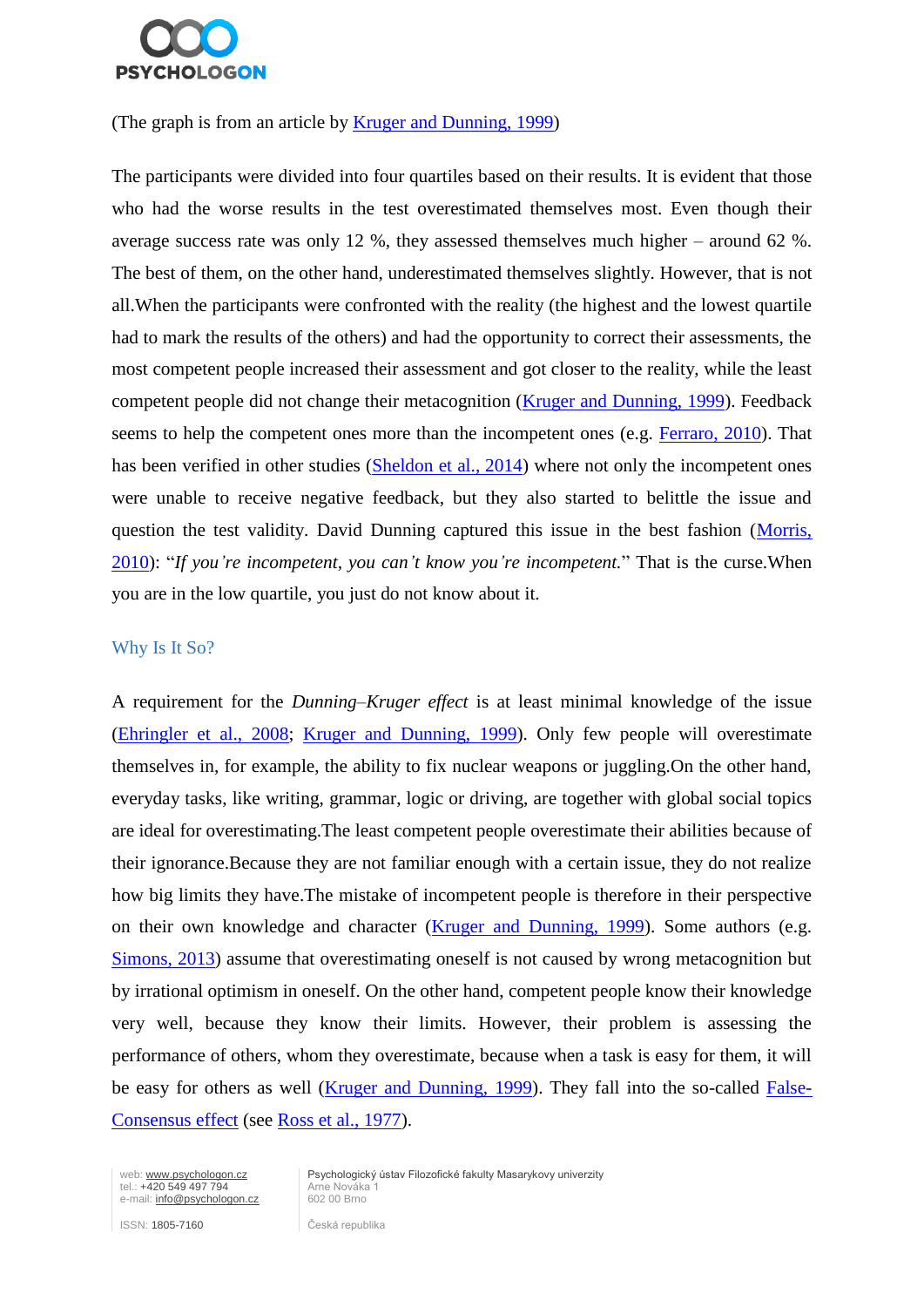

Moreover, incompetent people suffer from a *double curse* [\(Dunning et al., 2003\)](http://cdp.sagepub.com/content/12/3/83.full.pdf) which is a rather controversial idea supposing that the abilities required for a success in a test correlate with the correct self-awareness which enables us to estimate our strengths. The result is the fact that the incompetent people cannot change their attitudes even after being confronted with the reality, which is likely caused by the difficulty to accept negative feedback (Sheldon [et al., 2014\)](http://www.columbia.edu/~da358/publications/Emotionally_unskilled.pdf).

### The Criticism of the Experiment

The experiment has been repeated many times, not only with students but also with people in their natural environment, and with a high financial reward based on successful guesses and with a number of other modifications, with similar results (see e.g. [Dunning et al., 2003;](http://cdp.sagepub.com/content/12/3/83.full.pdf) [Ehringler et al., 2008;](http://www.sciencedirect.com/science/article/pii/S074959780700060X) [Schloesser et al., 2013;](http://www.sciencedirect.com/science/article/pii/S0167487013000949) [Sheldon et al., 2014\)](http://www.columbia.edu/~da358/publications/Emotionally_unskilled.pdf). No influence of the gender has been detected, [\(Kruger and Dunning, 1999\)](http://citeseerx.ist.psu.edu/viewdoc/download?doi=10.1.1.64.2655&rep=rep1&type=pdf) neither a significant cultural difference – even though in some cultures, people overestimated themselves less, the *Dunning–Kruger effect* appeared there nonetheless [\(Deangelis, 2003\)](http://www.apa.org/monitor/feb03/overestimate.aspx). The results have been criticised a number of times. One of the first criticisms [\(Krueger and Mueller, 2002\)](http://psycnet.apa.org/journals/psp/82/2/180/) attacked the methodology and statistics because the authors of the criticism assumed that the results are caused by mere *regression towards the average* in combination with the *better-thanaverage effect*. Their thesis has been subsequently further elaborated on by other authors [\(Burson et al., 2006\)](http://hdl.handle.net/2027.42/39168) who assumed that there is no difference between the competent and the incompetent people, because the incompetent ones overestimate themselves roughly in the same way as the competent ones underestimate themselves. Some other studies [\(Ryvkin et](http://www.sciencedirect.com/science/article/pii/S0167487012000670)  [al., 2012;](http://www.sciencedirect.com/science/article/pii/S0167487012000670) [Krajč and Ortmann, 2008\)](http://www.sciencedirect.com/science/article/pii/S0167487007001109) not only support this, but their results have, in fact, brought the opposite effect: during a task that was too difficult, the incompetent people estimated their abilities better than the competent ones. However, Dunning and his colleagues have more or less refuted all the criticisms (see [Kruger and Dunning, 2002;](http://www.researchgate.net/publication/11530100_Unskilled_and_unaware--but_why_A_reply_to_Krueger_and_Mueller_(2002)) Ehrlinger et al., [2008;](http://www.sciencedirect.com/science/article/pii/S074959780700060X) [Schloesser et al., 2013\)](http://www.sciencedirect.com/science/article/pii/S0167487013000949), and even though the dispute is persisting and there are still many things that need to be clarified, it seems that we can see this psychological phenomenon, as it was described by Kruger and Dunning, as valid.

As it is the case with every phenomenon, this one has also found, in addition to the critics, many supporters and some people use it to make a point whenever possible. Often also in a situation, where the person himself or herself became a victim of this effect. Yarkoni [\(2010\)](http://www.talyarkoni.org/blog/2010/07/07/what-the-dunning-kruger-effect-is-and-isnt/)

tel.: +420 549 497 794 Arne Nováka 1<br>
e-mail: info@psychologon.cz 602 00 Brno e-mail: info@psychologon.cz

web: www.psychologon.cz | Psychologický ústav Filozofické fakulty Masarykovy univerzity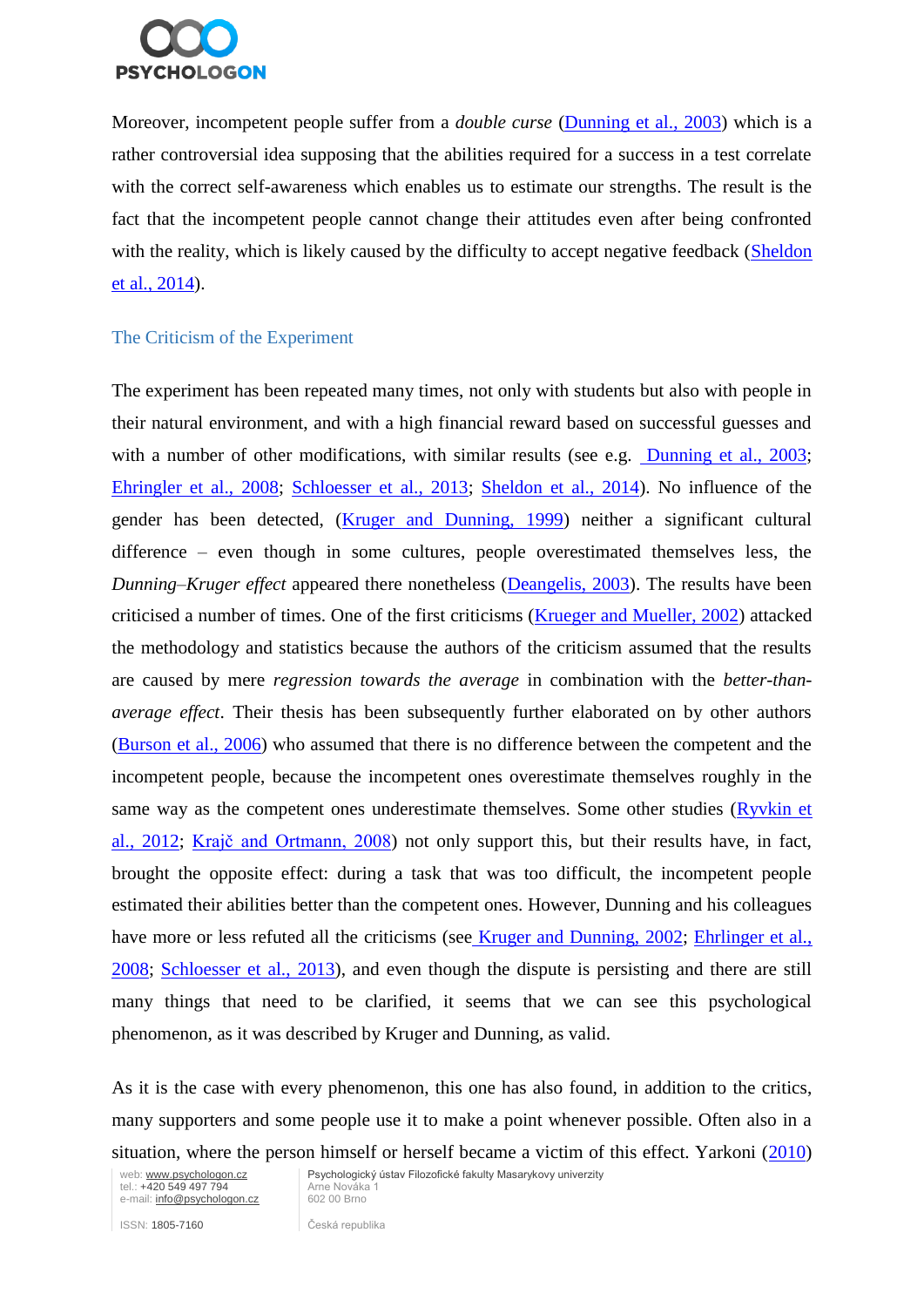

warns us that not everything that is labelled as *Dunning–Kruger effect* these days is really the case, and corrects one frequent myth of popular psychology magazines – *Dunning–Kruger effect* does not claim that the incompetent ones see themselves as more competent than the competent ones. In other words, a fool does not think that he or she is cleverer than an educated person. Quite the opposite: despite the huge overestimation of their own abilities, they still rank themselves below the most competent ones. A fool does not know that he or she is stupid, but at the same time they do not see themselves as people ranking among the highest quartile.

#### How Can We Fight This?

It looks a bit hopeless. A fool not only does not know, that he or she is a fool, but also because of the fact that a person is a fool, they will remain stupid because they cannot admit that they are stupid. However, there exist at least one way out – that is knowledge, or requalification [\(Schloesser et al., 2013\)](http://www.sciencedirect.com/science/article/pii/S0167487013000949). When one group in the original study was allowed to do a brief 10-minute course of logical thinking, the self-assessment of their performance was more realistic. In Dunning's words [\(Kruger and Dunning, 1999\)](http://citeseerx.ist.psu.edu/viewdoc/download?doi=10.1.1.64.2655&rep=rep1&type=pdf), "*The way to make incompetent individuals realise their own incompetence is to make them competent*."

It seems that the more people know, the more they realize how little they know in reality. In other words, the more people know about a certain issue, the more they realize how complicated, unexplored and extensive it is, and how many things they do not understand or know yet.

In addition to the knowledge already mentioned, we cannot omit feedback. We have already said that feedback helps the competent people more than the incompetent ones – however, it is necessary to understand that for the competent people it is positive feedback because it tells them how much better they are than they though. It would be interesting to confront the competent people with a fictitious reality, give them negative feedback and observe whether they accept it better than incompetent people. However, some optimistic studies [\(Krajč and](http://www.sciencedirect.com/science/article/pii/S0167487007001109)  [Ortmann, 2008\)](http://www.sciencedirect.com/science/article/pii/S0167487007001109) hope that even negative feedback, if given correctly, can increase the incompetent people's accuracy in self-assessment.

web: www.psychologon.cz<br>
tel.: +420 549 497 794 Arne Nováka 1<br>
e-mail: info@psychologon.cz<br>
602 00 Brno e-mail: info@psychologon.cz

Psychologický ústav Filozofické fakulty Masarykovy univerzity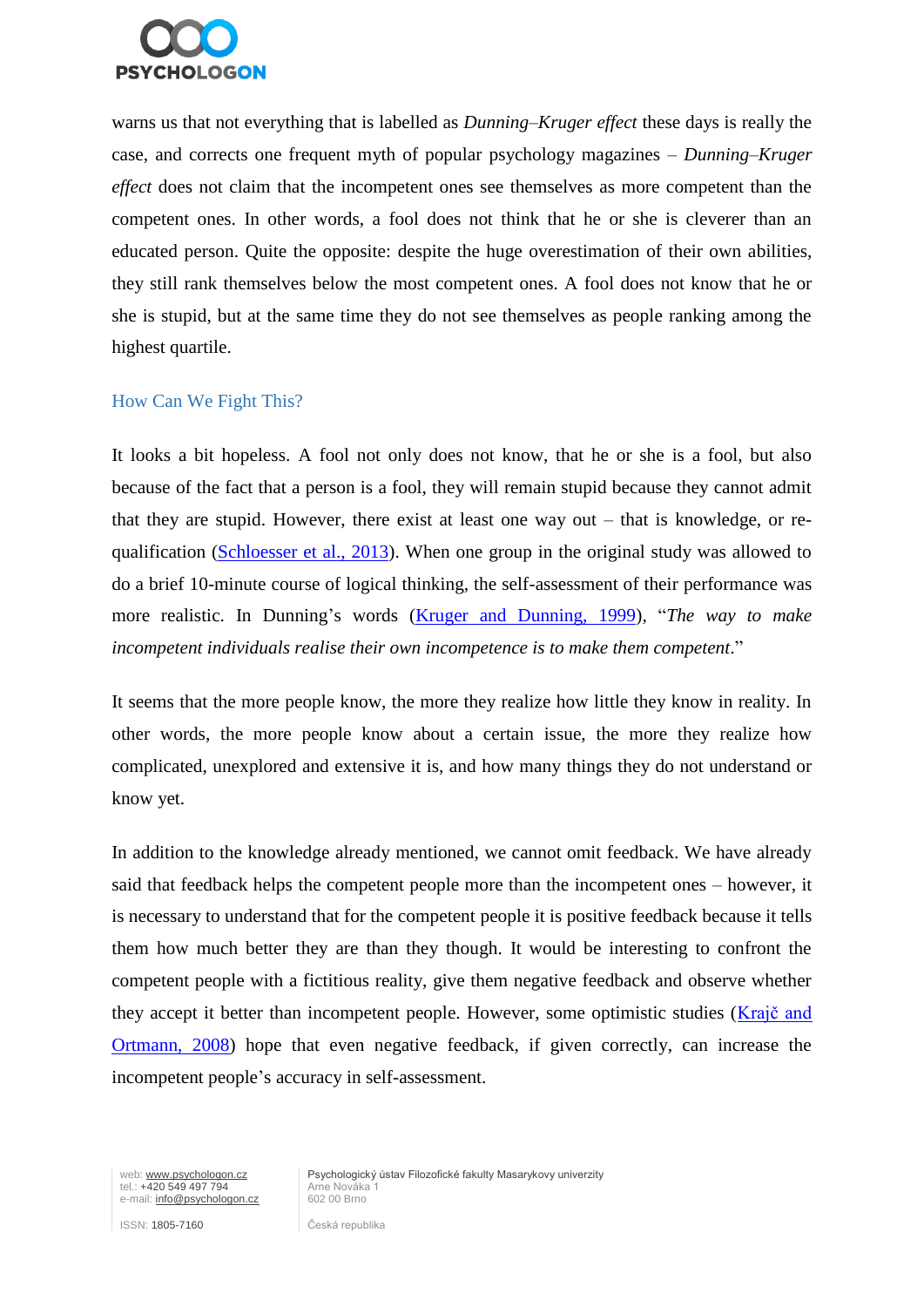

Now you know why once a fool means always a fool, and how difficult, if not impossible, it is to help them. Now you know why the incompetent people see themselves as competent. Maybe you already understand the people you spent your time with trying to explain something to them in vain, and also the armchair experts who are abundant on the internet. You might even realize that you are not infallible and that you do not have to be better-thanaverage all the time and that even you might be influenced by the *Dunning–Kruger effect*. At the end, I cannot leave out the words of the Renaissance thinker, humanist and sceptic [Michel](http://cs.wikipedia.org/wiki/Michel_de_Montaigne)  [de Montaignew](http://cs.wikipedia.org/wiki/Michel_de_Montaigne)hich describe the real nature of incompetence in such an ingenious way, and which are the best possible ending of this work: "*Being always right is a sign of foolishness*."

Translation: Patrik Míša (pmisa@phil.muni.cz)

### **Sources**

- 1. Boyd, S. (2014). 93% of us think we are above average. Gigaom Research. Available at [<http://research.gigaom.com/2014/08/93-of-us-think-we-are-above-average/>](http://research.gigaom.com/2014/08/93-of-us-think-we-are-above-average/).
- 2. Burson, K.; Larrick, R.; &Klayman, J. (2006). Skilled or unskilled, but still unaware of it: how perceptions of difficulty drive miscalibration in relative comparisons.Journal of Personality and Social Psychology, 90 (1), s. 60-77.Available at [<http://hdl.handle.net/2027.42/39168>](http://hdl.handle.net/2027.42/39168).
- 3. Cross, K. P. (1977). Not can, but will college teaching be improved?. New Directions for Higher Education, 1977 (17), s. 1–15, Available at [<http://onlinelibrary.wiley.com/doi/10.1002/he.36919771703/abstract>](http://onlinelibrary.wiley.com/doi/10.1002/he.36919771703/abstract).
- 4. Deangelis, T. (2003). Why we overestimate our competence. Monitor on Psychology, 34(2), s. 60. Available at [<http://.apa.org/monitor/feb03/overestimate.aspx>](http://.apa.org/monitor/feb03/overestimate.aspx).
- 5. Dunning, D.; Johnson, K.; Ehrlinger, J.;&Kruger, J. (2003). Why people fail to recognize their own competence. Current Directions in Psychological Science, 12 (3), s. 83–87. Available at [<http://cdp.sagepub.com/content/12/3/83.full.pdf>](http://cdp.sagepub.com/content/12/3/83.full.pdf).
- 6. Ehrlinger, J.; Johnson, K.; Banner, M.; Dunning, D.; & Kruger, J. (2008). Why the unskilled are unaware: Further explorations of (absent) self-insight among the incompetent. Organizational Behavior and Human Decision Processes, 105 (1), s. 98– 121. Available at

[<http://.sciencedirect.com/science/article/pii/S074959780700060X>](http://.sciencedirect.com/science/article/pii/S074959780700060X).

web: www.psychologon.cz<br>
tel.: +420 549 497 794 Arne Nováka 1<br>
e-mail: info@psychologon.cz<br>
602 00 Brno e-mail: info@psychologon.cz

Psychologický ústav Filozofické fakulty Masarykovy univerzity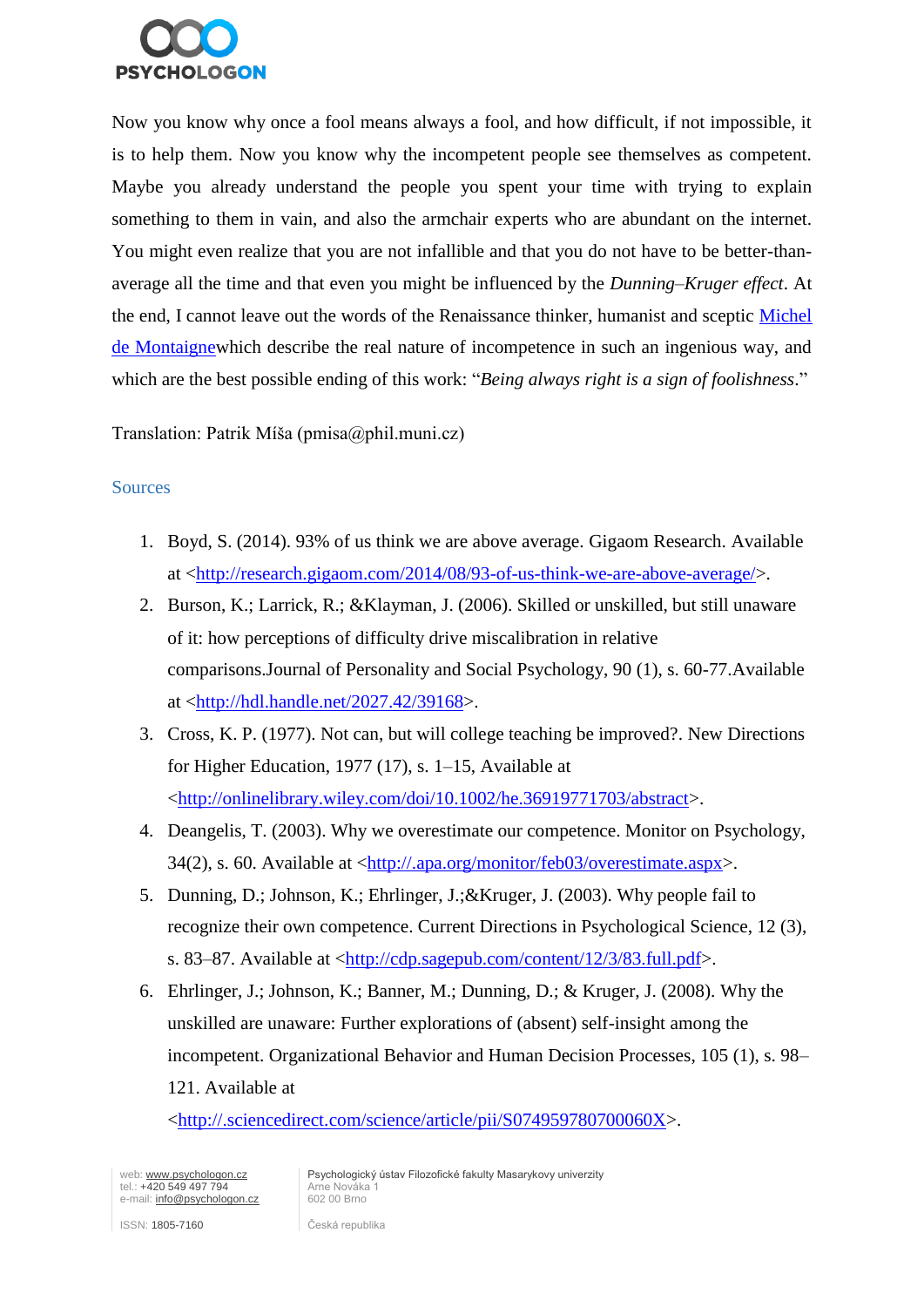

- 7. Ferraro, P. J. (2010). Know Thyself: Competence and Self-Awareness. Atlantic Economic Journal, 38(2), s. 183-196. Available at [<http://link.springer.com/article/10.1007%2Fs11293-010-9226-2>](http://link.springer.com/article/10.1007/s11293-010-9226-2).
- 8. Ghose, T. (2013). Why We're All Above Average. Live Science. Available at [<http://.livescience.com/26914-why-we-are-all-above-average.html>](http://.livescience.com/26914-why-we-are-all-above-average.html).
- 9. Krajč, M.; &Ortmann, A. (2008). Are the unskilled really that unaware? An alternative explanation. Journal of Economic Psychology, 29 (5), s. 724-738. Available at [<http://.sciencedirect.com/science/article/pii/S0167487007001109>](http://.sciencedirect.com/science/article/pii/S0167487007001109).
- 10. Krueger, J.;& Mueller, R. A. (2002). Unskilled, unaware, or both? The contribution of social-perceptual skills and statistical regression to self-enhancement biases. Journal of Personality and Social Psychology, 82 (2), s. 180-188, doi:10.1037/0022- 3514.82.2.180. Available at <http://psycnet.apa.org/journals/psp/82/2/180/>.
- 11. Kruger, J.; & Dunning, D. (1999). Unskilled and Unaware of It: How Difficulties in Recognizing One's Own Incompetence Lead to Inflated Self-Assessments.Journal of Personality and Social Psychology, 77 (6), s. 1121–34. Available at [<http://citeseerx.ist.psu.edu/viewdoc/download?doi=10.1.1.64.2655&rep=rep1&type](http://citeseerx.ist.psu.edu/viewdoc/download?doi=10.1.1.64.2655&rep=rep1&type=pdf)  $=$ pdf $>$ .
- 12. Kruger, J.; & Dunning, D. (2002). Unskilled and unaware But why? A reply to Krueger and Mueller (2002). Journal Of Personality And Social Psychology, 82(2), s. 189-192. Available at

[<http://.researchgate.net/publication/11530100\\_Unskilled\\_and\\_unaware-](http://.researchgate.net/publication/11530100_Unskilled_and_unaware--but_why_A_reply_to_Krueger_and_Mueller_%282002%29) [but\\_why\\_A\\_reply\\_to\\_Krueger\\_and\\_Mueller\\_\(2002\)>](http://.researchgate.net/publication/11530100_Unskilled_and_unaware--but_why_A_reply_to_Krueger_and_Mueller_%282002%29).

- 13. Marottoli , R. A.; & Richardson, E. D. (1988) Confidence in, and self-rating of, driving ability among older drivers. Accident Analysis and Prevention. 30 (3), s. 331– 336, Available at [<http://.sciencedirect.com/science/article/pii/S0001457597001000>](http://.sciencedirect.com/science/article/pii/S0001457597001000).
- 14. Morris, E. (2010). The Anosognosic's Dilemma: Something's Wrong but You'll Never Know What It Is (Part 1). New York Times. Available at [<http://opinionator.blogs.nytimes.com/2010/06/20/the-anosognosics-dilemma-1/>](http://opinionator.blogs.nytimes.com/2010/06/20/the-anosognosics-dilemma-1/).
- 15. Ross, L.; Greene, D.; & House, P. (1997). The "false consensus effect": An egocentric bias in social perception and attribution processes. Journal of Experimental Social Psychology, 13 (3), s. 279-301. Available at

[<http://web.mit.edu/curhan//docs/Articles/biases/13\\_J\\_Experimental\\_Social\\_Psychol](http://web.mit.edu/curhan/docs/Articles/biases/13_J_Experimental_Social_Psychology_279_(Ross).pdf)

[ogy\\_279\\_%28Ross%29.pdf>](http://web.mit.edu/curhan/docs/Articles/biases/13_J_Experimental_Social_Psychology_279_(Ross).pdf).

tel.: +420 549 497 794 Arne Nováka 1<br>e-mail: info@psychologon.cz 602 00 Brno e-mail: info@psychologon.cz

web: www.psychologon.cz <br>
Psychologický ústav Filozofické fakulty Masarykovy univerzity